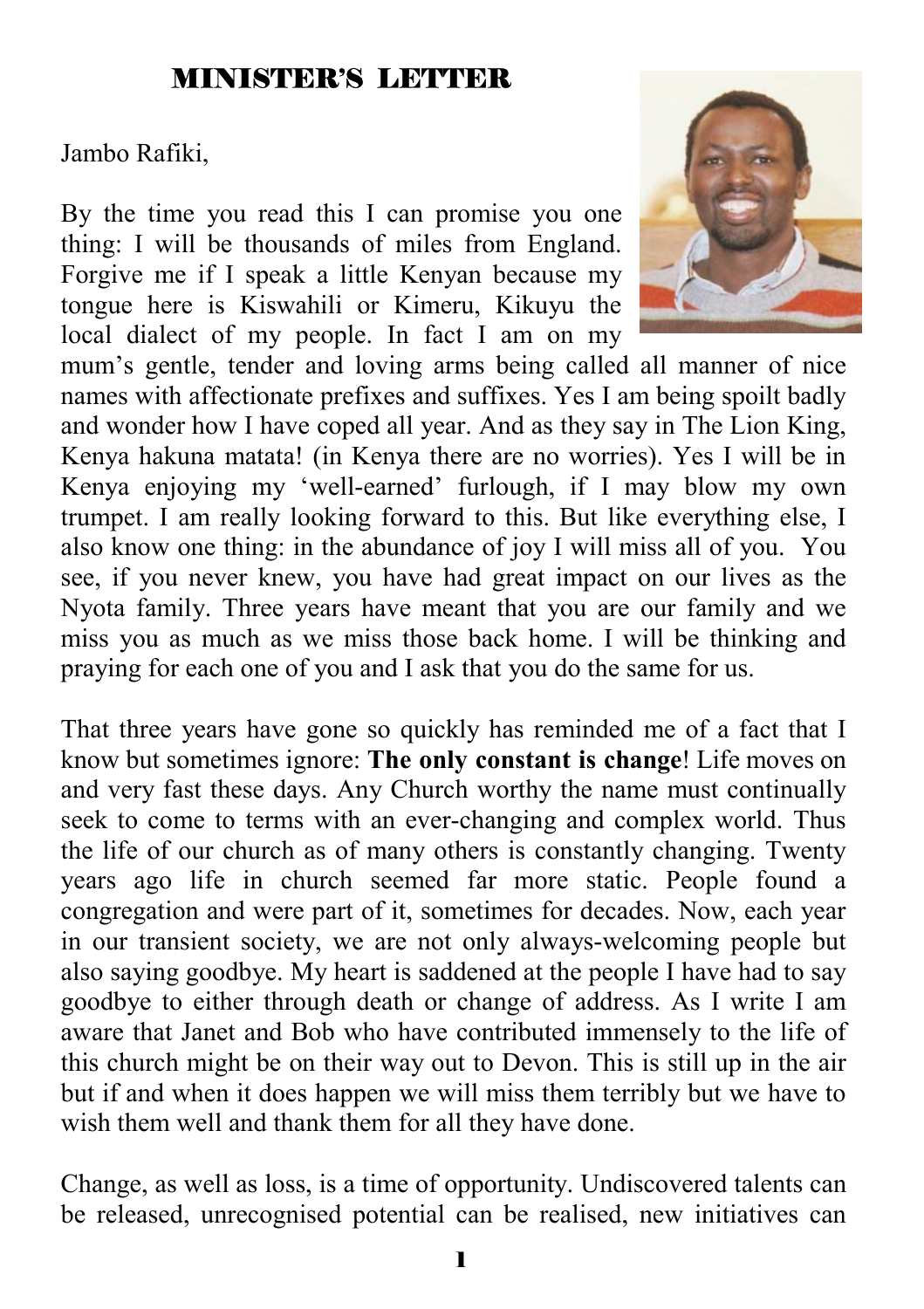begin. We encourage all those who attend our church to become more involved in our church life. If you would like to help in any area then do speak to me, or any in the Leadership Team. Let us ensure that the work never falters because of lack of committed volunteers. It is a reminder to us as a church that we constantly need a radical overhaul of how we lead our spiritual life and how we approach God. The same sometimes needs to happen to the way we have always approached worship. Even the church structures cannot remain as they were years ago. The leadership team is currently involved in that process and will be coming to you constantly for reference on these matters as it has done already.

Thank you all for a very open and well-attended AGM. Thank you also for giving us the mandate to continue with various programmes in order to change the inside and outside of the church. We will take your comments into consideration and will seek for your feedback every step on the way. Our Leadership Team is now totally different from the one we had three years ago in terms of offices represented. The Stewardship Team concentrates on handling the worship and spiritual side of the church while the LT handles matters of policy and strategy, a forum for dreaming and envisioning the best way for Martin Way to be a church that responds best to God's calling in a holistic way. At the moment the church is deeply involved in drawing up a direction (vision) and how to get there (mission). The teams will be redefined and given specific and substantial tasks.

From these teams we have been able to run Alpha and are hoping to do another one in autumn. Please organise to come and bring your friends along. This is the best way to spread the effects of our Christian life to those that we love. Also from the fourth Sunday in September we will be running a Bible study from 6-7.30 pm. Moira will be co-ordinating this and will let us know details soonish. Please mark the Sunday in your diaries so we can come learn and guide each other.

We are still hungry for more results and want to become better. To make our church easily accessible to folk around we are now about to implement phase IV. You will all know by now that this involves opening up Martin Way side of the building so we can have activities happening from a direction that many passers-by can see and tap into these activities. This is important as we are now dealing with an 'instant' kind of generation.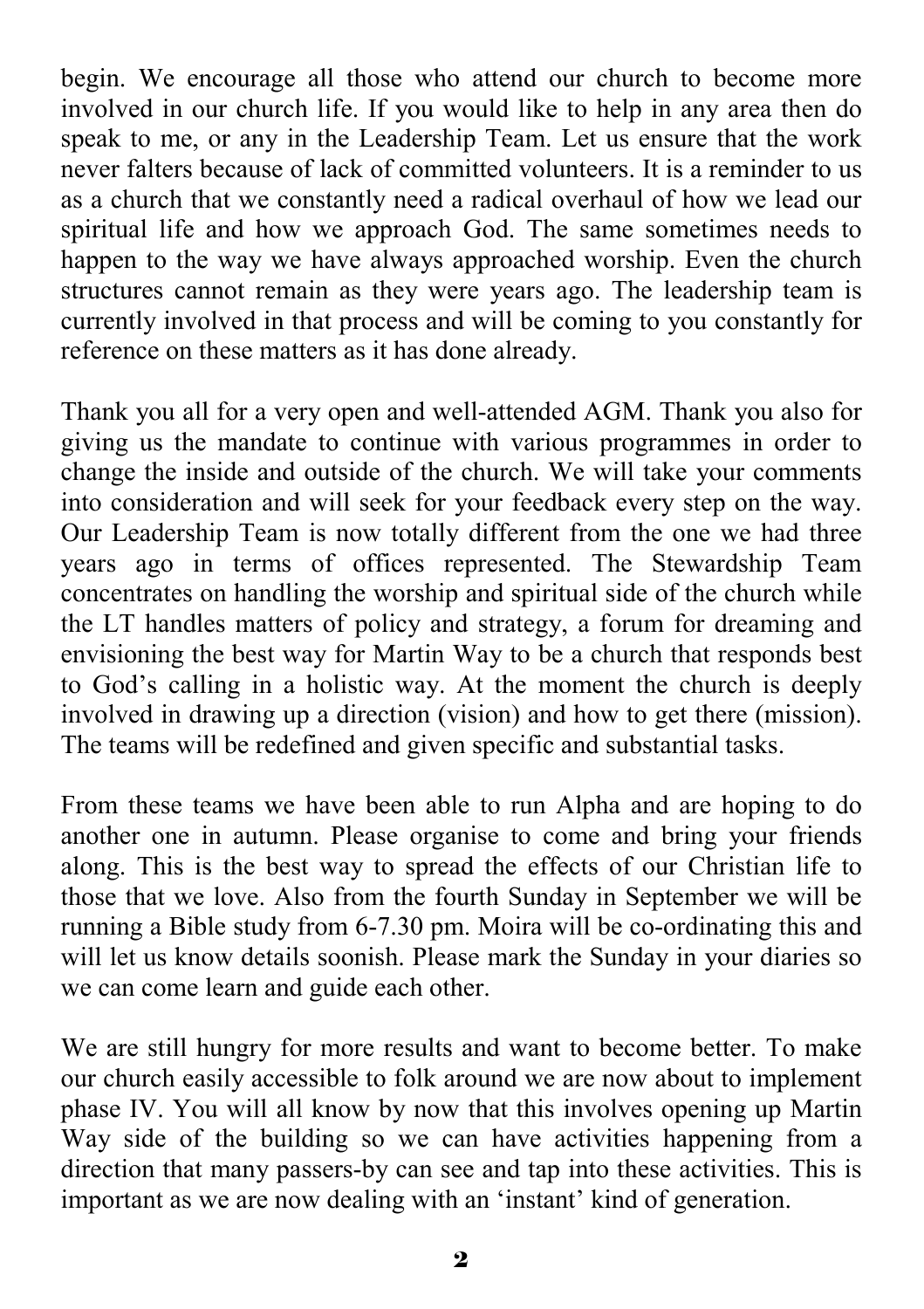Of course as we agreed at AGM and Council the visibility study will best reveal the ideal location and items to be included in this package. Hence I invite all to respond when asked for comments during summer period.

I promise to come back. Yes and I promise to come back re-energised and with hunger to see God's presence spread faster than it has done in the last three years. And yes I promise you it will feel a little different when I come the resurrected John. You see I have been with you three years and I am a student no more. The coming years will be time to go higher places in our spirituality as a church and individuals. So if I push you a little it will all be done in love but with urgency. So I leave you with a reading from **1 Peter 1:3**

> '*Blessed be the God and Father of our Lord Jesus Christ! By his great mercy he has given us a new birth into a living hope through the resurrection of Jesus Christ from the dead.'*

Blessings for the lovely summer and See you soooooon!!!!



 $-$  < 0 > -

## CONGRATULATIONS

Rachel Bradshaw, a member of the 1st Merton Park Rainbows, recently won the Pets Category of the Girl Guides Merton Division Photographic Competition with her photograph of a tropical fish. Her entry was highly commended by the judges. On Wednesday 24 May she was presented with her certificate by one of the judges.

Geraldine Ellis, the Rainbow Leader, said "it was a brilliant picture, particularly as it was taken by a child only six years old. It showed a large pink fish swimming past some rocks and was beautifully taken. The pack is very proud of Rachel."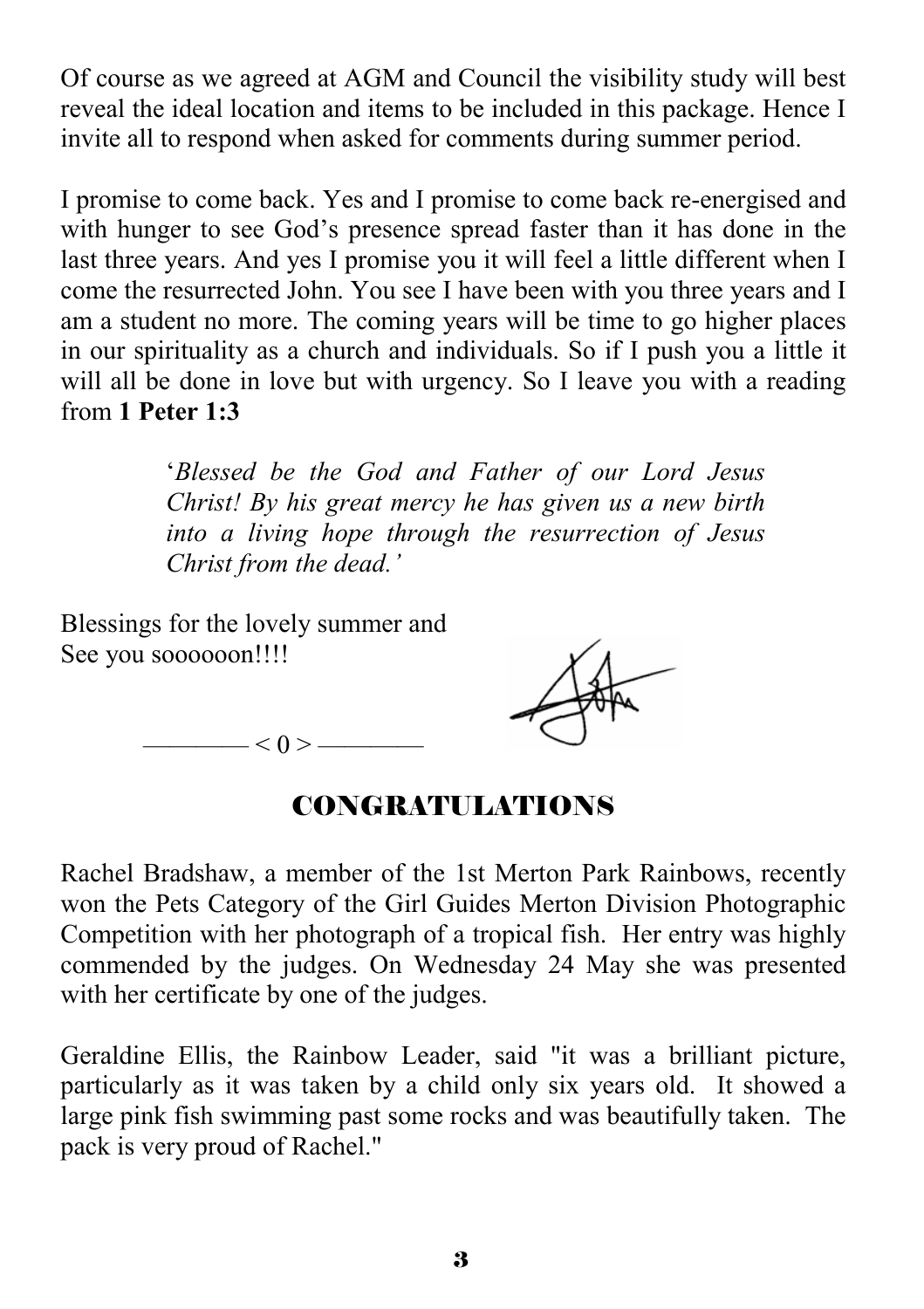#### THOUGHT OF THE MONTH JUNE 2006

In May we had Christian Aid Week which focuses on giving. We are not only asked to give ourselves but we are encouraged to ask others to give through the annual doorto-door collection.

In years gone by our charity giving was done through the church - Home Missions, Overseas Missions, the National Children's



Home and so on. Charity shops were unknown. Now fund raising for charity has become big business, like an enormous octopus with tentacles reaching out to everybody. With every postal delivery comes at least one appeal for money. Recently I added up what I had been asked for over a period of two days. The minimum total requested came to £89! One charity which I had not heard of previously sent me a tee shirt and requested a donation. Others send out attractive cards; pens are commonplace. I expect you know it all from experience. If we gave to every appeal that comes our way we would be bankrupt in no time!

So our financial giving has of necessity to be selective. But when we stop to think about it we realise how blessed we are to be in a POSITION to give. We have sufficient to meet our needs and have some left over. I expect that the most important thing in God's eyes is what we do with that which is left over.

We not only give by putting our hands in our pockets or purses or writing a cheque. We have much more precious things to give than money. We can give of out time and talents; we can give something of ourselves. Just a few words of encouragement, support, comfort or concern can mean a great deal. A neighbour drops in once a week for an hour or so to have a chat and a cup of tea, giving of her time and something of herself in friendship. Think of John Chapter 3 verse 16 and ask yourself which are the two most powerful words in that verse then, as Jesus might have said, go and do thou likewise.

*Bill Cox*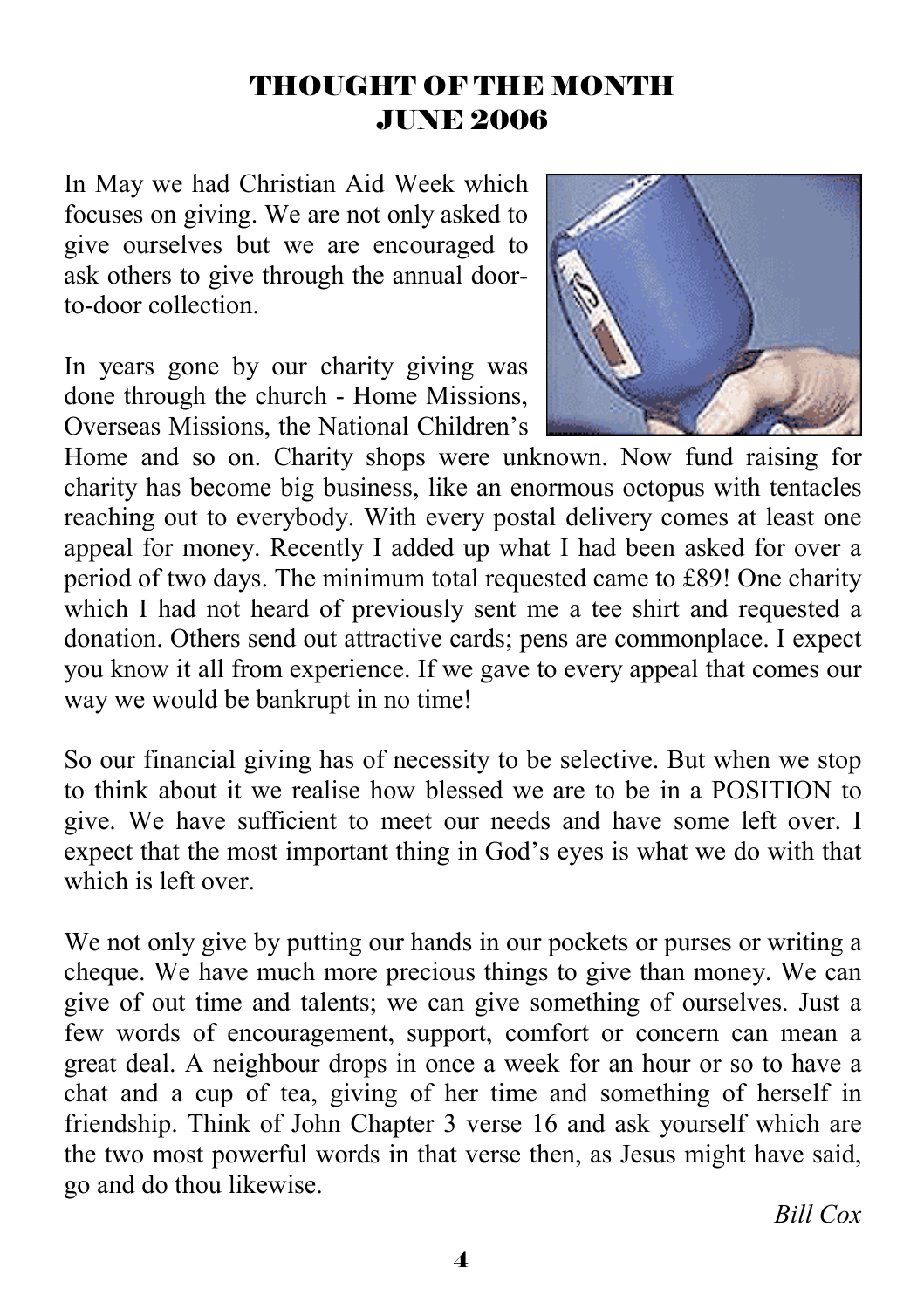## M.P.M.C.



The Martin Way Methodist Church building is used by many different groups throughout the week, one of these is the M.P.M.C.

So what do those letters stand for? They stand for Merton Park Music Centre, a private music school established in its present form in 1986 and based at 49 Tybenham Road, Merton Park.

As a teaching centre we offer music tuition in a variety of instruments which include piano, violin, viola, cello, flute, recorder and electric keyboard. Lessons are also given in classical guitar, bass guitar, string bass, oboe, clarinet, saxophone, trumpet and singing. We have a number of teachers including Miss S Belchamber, Miss A Parker, Mrs Alexandrou, Miss M L Kaboha, Mr G Serter and Mr T Ashwood. Because we feel that music is for everyone we cater to a wide range of pupils from the 'very young' to the 'older adult' in our work.

With the closures of our studios in Wimbledon it was imperative that another venue was found quickly in order to maintain the continuity of lessons. With Ted Ashwood's help, discussions were held with the Clergy and Church elders and rooms were hired on a regular basis at Martin Way Methodist Church by M.P.M.C.

Merton Park Music Centre is an authorized centre for Trinity Guildhall Board music exams and also a registered centre for Edexcel (University of London) for GCSE exams in music. Both practical and theory examinations can be taken at any level up to external Diploma Standard and, of course, at any age.

Trinity Guildhall examinations are held four times a year at the Church and are open to candidates who are not specifically pupils of M.P.M.C. Ted Ashwood is our examinations representative and has a mailing list of over 100 teachers who send their candidates to the centre to take their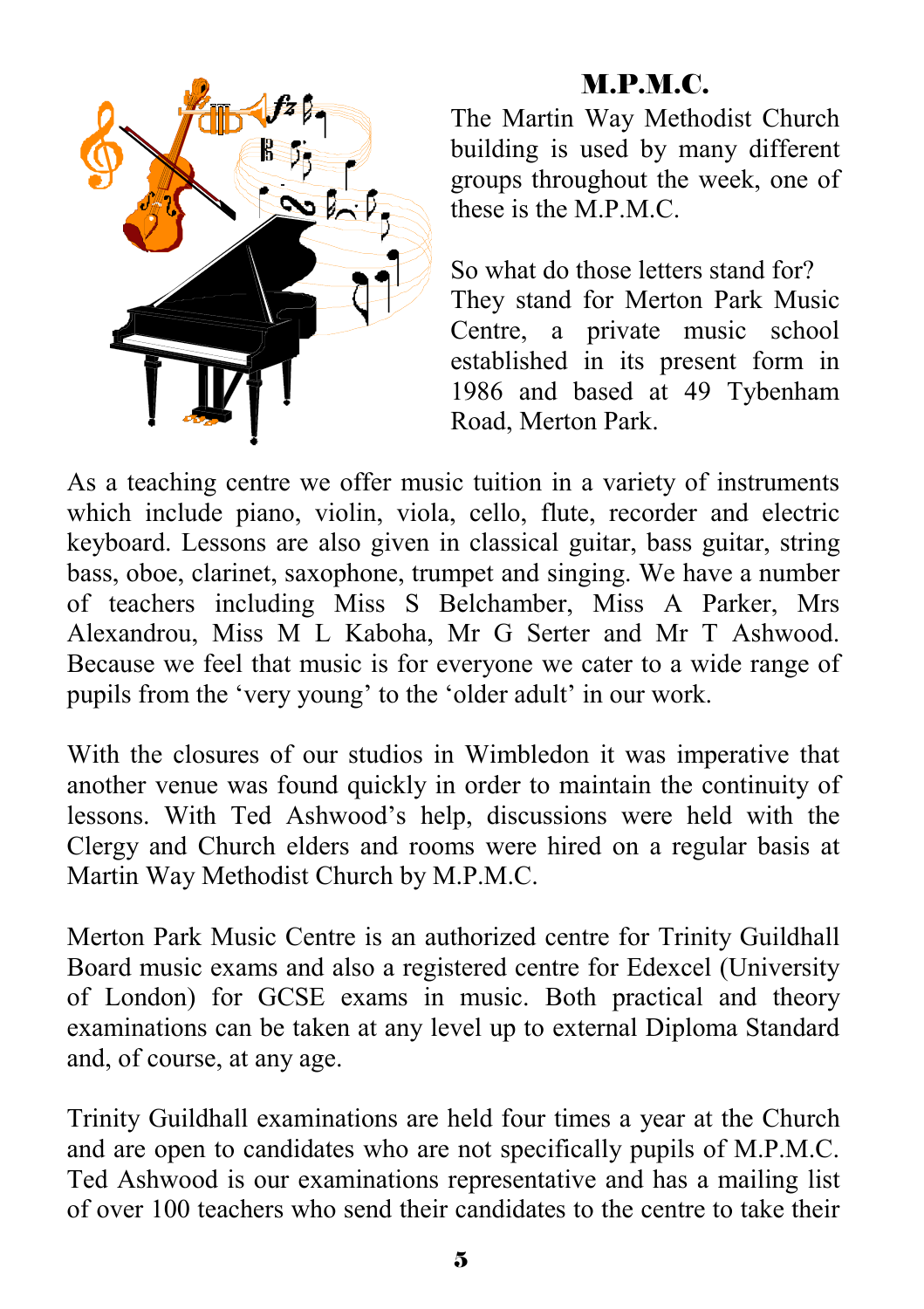music exams. Sessions vary in length according to the number of candidates entered, the longest session with 115 candidates covered over four days.

The Centre holds recitals each term which gives the pupils experience in public performance and practice for their exams. A formal concert is given every eighteen months. In May 2005 the Centre teachers gave a concert of ensemble playing movements from concertos, sonatas and a session of free style jazz. The concerts have been to raise money for Church funds and the Rafiki Trust. The teachers and pupils of the Centre hope you will continue to give your support to our concerts as we offer our musical expertise to the community.

If you are interested in having music lessons, or know of anyone who might wish to learn music through one to one private teaching, please feel free to contact one of our teachers or myself on (020) 8540 6030.





LAST MONTH'S BIBLE WORD SEARCH SOLUTION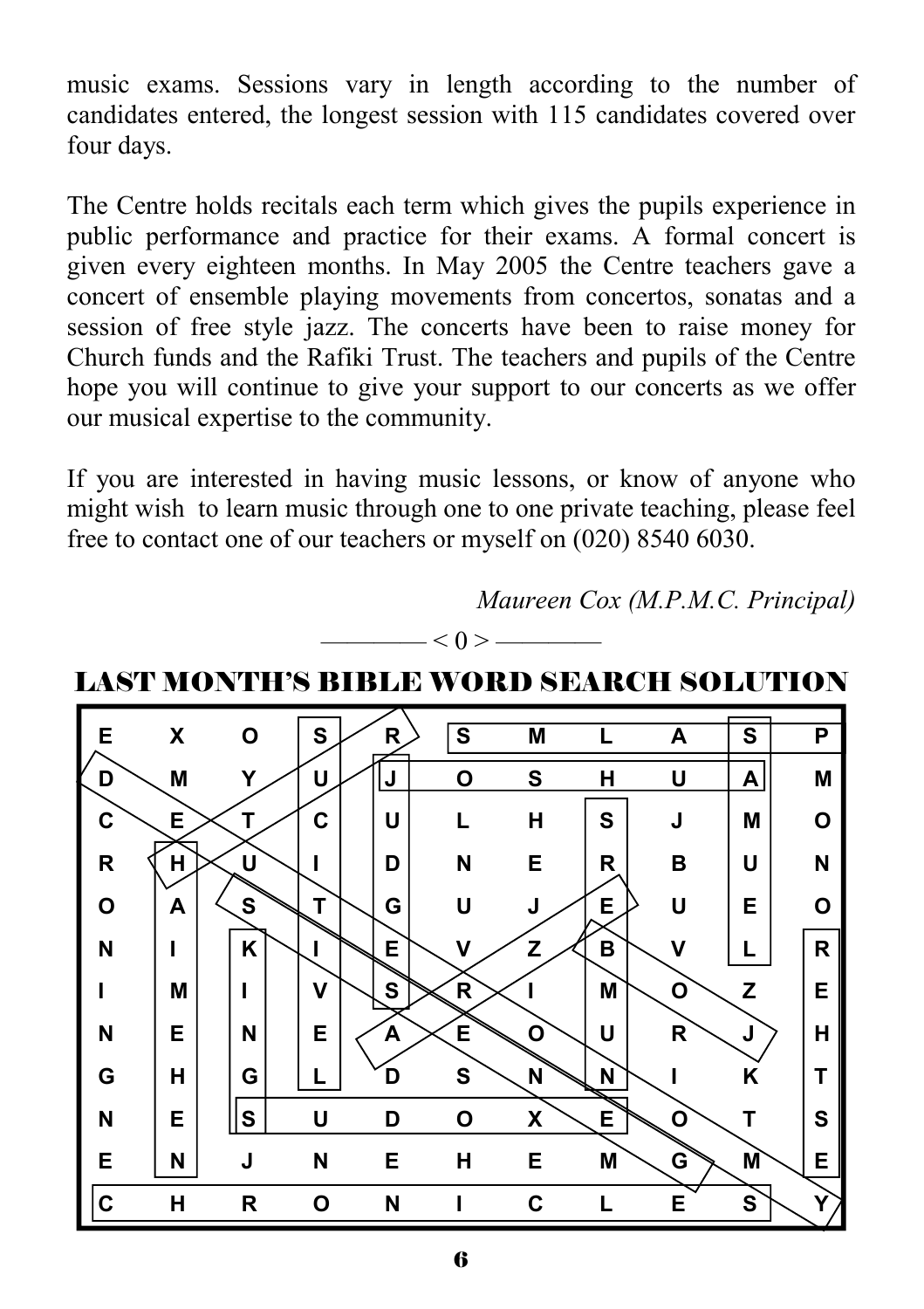#### LETTER TO MY PASTOR

#### By Brent Friesen

*Submitted as an assignment for PTh 603 - Homiletics I* 

#### Dear Pastor Joe Average,

I have sat under your preaching ministry for the past three years. There have been many weeks, sitting in the pew, that I have wondered how you are doing. All too often we (the congregation) expect you to come up with thought provoking, soul feeding sermons so that we can go on with our weeks. If the rest of the people are like me, then chances are, you are not asked all that often how you are doing. I am terribly sorry for never acting upon my compulsion to ask. This past Sunday morning while you were sharing your struggles in life, I was rebuked in my spirit, because I realized that for weeks the Holy Spirit had been prompting me to encourage you, and I failed. I am sorry.

Thank you for taking the risk of being honest with us, your congregation. For openly questioning your call to preach. For letting us hear that you wonder if time spent in your study is actually worth it. For admitting that all to often that you don't spend nearly enough time in preparation. I couldn't help but read between the lines of what you were saying, that maybe it was time to replace your sermon with some other form of communicating the gospel. Pastor, I may have missed the Spirit's prompting in the past, I will not miss it this time!

I decided to do a little research to see if there are other preachers out there, experiencing some of the things that you were talking about Sunday morning. No surprise, you are not alone. Thomas G. Long (professor of preaching at Princeton Theological Seminary) wrote about the loneliness of the preacher; We want to speak the gospel to them, the gospel of grace and demand, and yet we are standing there looking out at people who could hardly seem less receptive. We stand there and look at the man who is even now cheating on his wife, the parents who are pressuring their children into lives of frenzied superachievement . . . and the merchant who recently pulled a fast one on the Internal Revenue Service. As we stand there, we see the restless teenagers on the back pew passing notes to each other, the church officer who is doing her best to undermine our ministry, the man who is already asleep, and the place where we stand feels like a lonely place. Please Pastor, remember that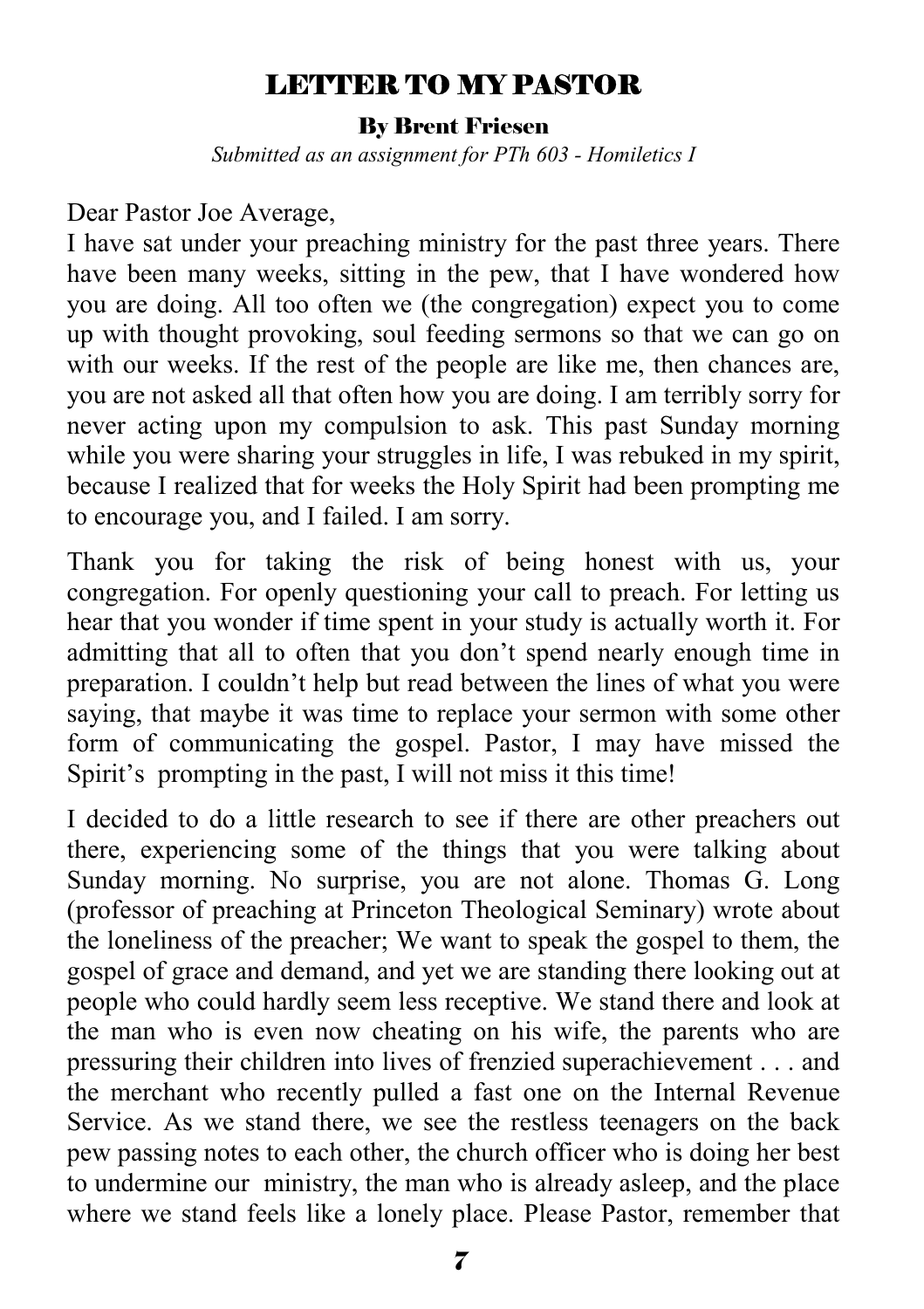you are not alone in this struggle. Sometimes it feels good just to know that this is not unique to your own situation.

You are a part of an impressive line of preachers that have gone on before you. You share your calling with men like Moses, Isaiah and Micah in Old Testament times. Peter, Paul and Timothy in the New Testament era. Our Lord Himself was a preacher! "Jesus went through all the towns and villages, teaching and preaching the good news of the kingdom . . . " (Mat. 9:35). Justin Martyr, Tertullian, St. Francis, Martin Luther, John Calvin (I threw him in because I know your predestination theology - see, some of us are listening!) were all preachers. Jonathon Edwards, Charles Spurgeon, Dwight Moody, and Dietrich Bonhoeffer all shared your profession. Look around today Pastor; Bill Hybels, Yonggi Cho, John Stott, Charles Swindoll and Billy Graham are part of your peer group. You are part of a distinguished group that have been preaching for thousands of years!

Listen to what your peers are saying about preaching:

*James Earl Massey* - "Preaching as God intended it will never lose its power nor its reason for being. Human concern will shift with every generation, but God's means of addressing human need will never change."

*Karl Barth* - "It is a simple truism that there is nothing more important, more urgent, more helpful, more redemptive, and more salutary, there is nothing, from the viewpoint of heaven and earth, more relevant to the real situation than the speaking and the hearing of the Word of  $God$  "

*D. Martyn Lloyd-Jones* - "To me the work of preaching is the highest and greatest and the most glorious calling to which anyone can ever be called."

*Matthew Simpson* - "His throne is the pulpit; he stands in Christ's stead; his message is the word of God; around him are immortal souls; the Saviour, unseen, is beside him; the Holy Spirit broods over the congregation; angels gaze upon the scene, and heaven and hell await the issue. What associations, and what vast responsibility!"

*Charles Spurgeon* - "Life, death, hell, and the worlds unknown, hang on the preaching and the hearing of a sermon<sup>"</sup>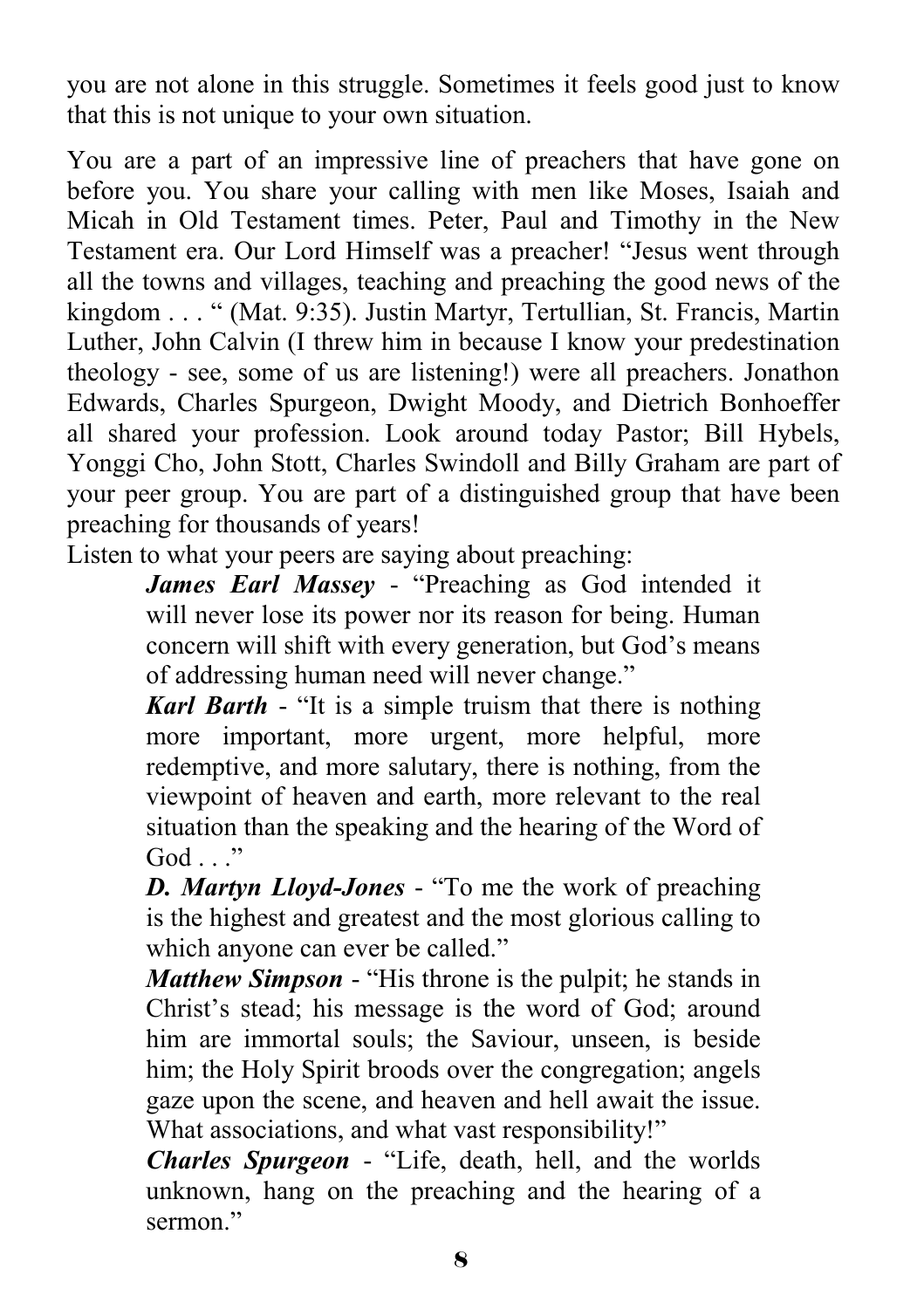Even the secular world is once again talking about preachers.

Time magazine recently ran an article asking questions like; "Who Will be the Next Billy Graham?" and "How Much Does the Preaching Matter?"

Time's conclusion; "In mainline white churches, it was a lost art for a generation, but there are signs that the sermon may be having a revival all its own."

As I was listening to you on Sunday morning I was reminded of an article I read a few years ago in Leadership Magazine. Craig Larson wrote; "given our turbo-powered world of communications, on occasion I've wondered [how] my preaching comes across . . . After all, preaching is as low-tech and scant-budget as it gets. Most of my listeners are accustomed to movies powered by special effects, by Hollywood budgets that can soar beyond \$100 million . . . Can preachers compete?" Sound familiar?

Let me encourage you Pastor, you don't have to compete with Hollywood, you having something that television, theatre or movies can never, ever give their "congregations." You bring us the Words that are a balm to heal our hurts. You bring the Words that quench our thirsty souls. You bring the Words that challenge us to live our lives as God intended. You bring the Words that are "useful for teaching, rebuking, correcting and training in righteousness, so that [we] may be thoroughly equipped for every good work" (II Tim. 3:16). No amount of money or cinematography can bring this to people! In some ways, the media has actually served to challenge the church towards excellence. David Allen Hubbard said this in an interview; "I do think that the media will affect preachers by challenging us to be better communicators . . . if I am going to talk about personal problems and the application of Christian faith, and they're all going to go off to the other church to see Swindoll on tape, that is a challenge to me to do better." Hubbard also said "one of the advantages that comes from not being a naturally fluent or articulate preacher is that you keep forcing yourself to grow." I suppose that this is like anything else in life, we are often inspired by others to do better. Over the past three years I believe that your sermons have continued to get better and better (in a communication sense). I remember watching Michael Jordan's story at the IMAX a few years back. He talked about when he first broke into the NBA, he was not a very good defensive player. He watched other great players and decided that if he was to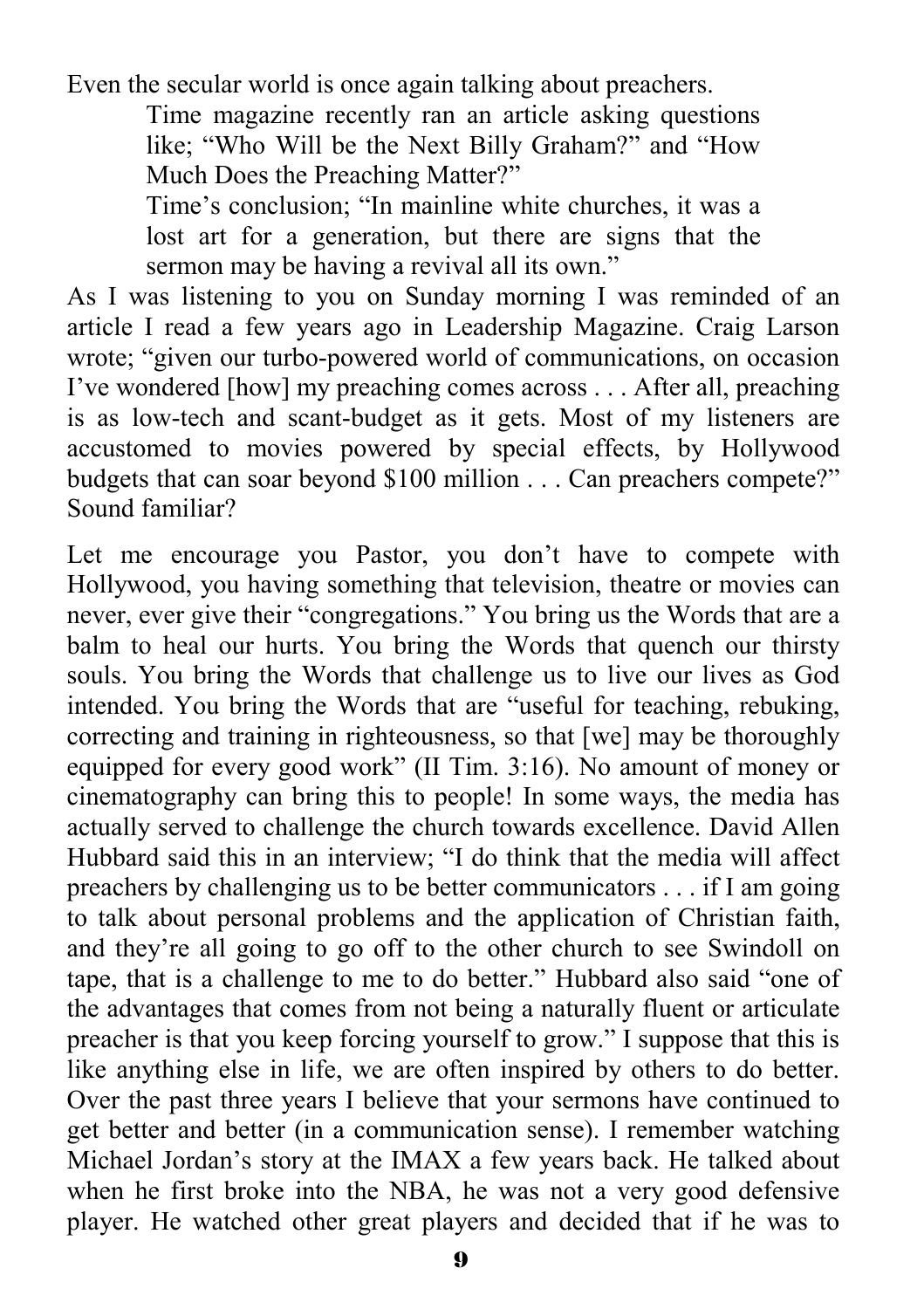become a great player, he would have to learn to play defence. Jordan spent hours practising his defensive game and became not only the best offensive player ever, he was arguably one of the best defensive players in the game. (I'm not convinced that he will maintain his dominance at age 38)! Unlike the sporting world, preachers can have an impact on people beyond a game, season or career. Your preaching can affect people for eternity. Over the past three years I have benefited from your hours of "practising" your craft in the quietness of your study. I know that you do not spend hours preparing for Sunday morning in order to gain praise from the church. However, there were times when we should have given you a standing ovation for using your gifts for God's glory, and for our benefit.

Thank-you for staying true to the Word of God, for preaching expository sermons. Too many preachers are being sucked into thinking that "entertaining" their congregation will make them seem like better preachers. We don't come to church to be entertained, or to hear from you (no offence), we come to hear from God. Your commitment to preaching the Bible does not go unnoticed. James Montgomery Boice wrote this about preaching: "clearly the first and essential requirement is a joyful and total commitment to the absolute authority of God's written revelation. There has never been a great expository preacher who has not held this high conviction; there have been pulpiteers who have not, but never expositors." I assume that at times you may have considered preaching your own agenda, I'm sure this must be a hard temptation to fight off. "Ministers can proclaim anything in a stained-glass voice at 11:30 on Sunday morning following the singing of hymns. Yet when they fail to preach the Scriptures, they abandon their authority." Before I came to this church I had visited a dozen other churches. Unfortunately, there are many preachers in our city who have abandoned their authority, thank-you for not abandoning yours.

The last few things that I want to leave with you come from the Book. All the things that I have written to this point were intended to encourage you from a human point of view. But, as you know, the most important wisdom comes from God. Paul wrote; " . . . men ought to regard us as servants of Christ and as those entrusted with the secret things of God. Now it is required that those who have been given a trust must prove faithful" (I Cor. 4:1-2). Please do not allow yourself to be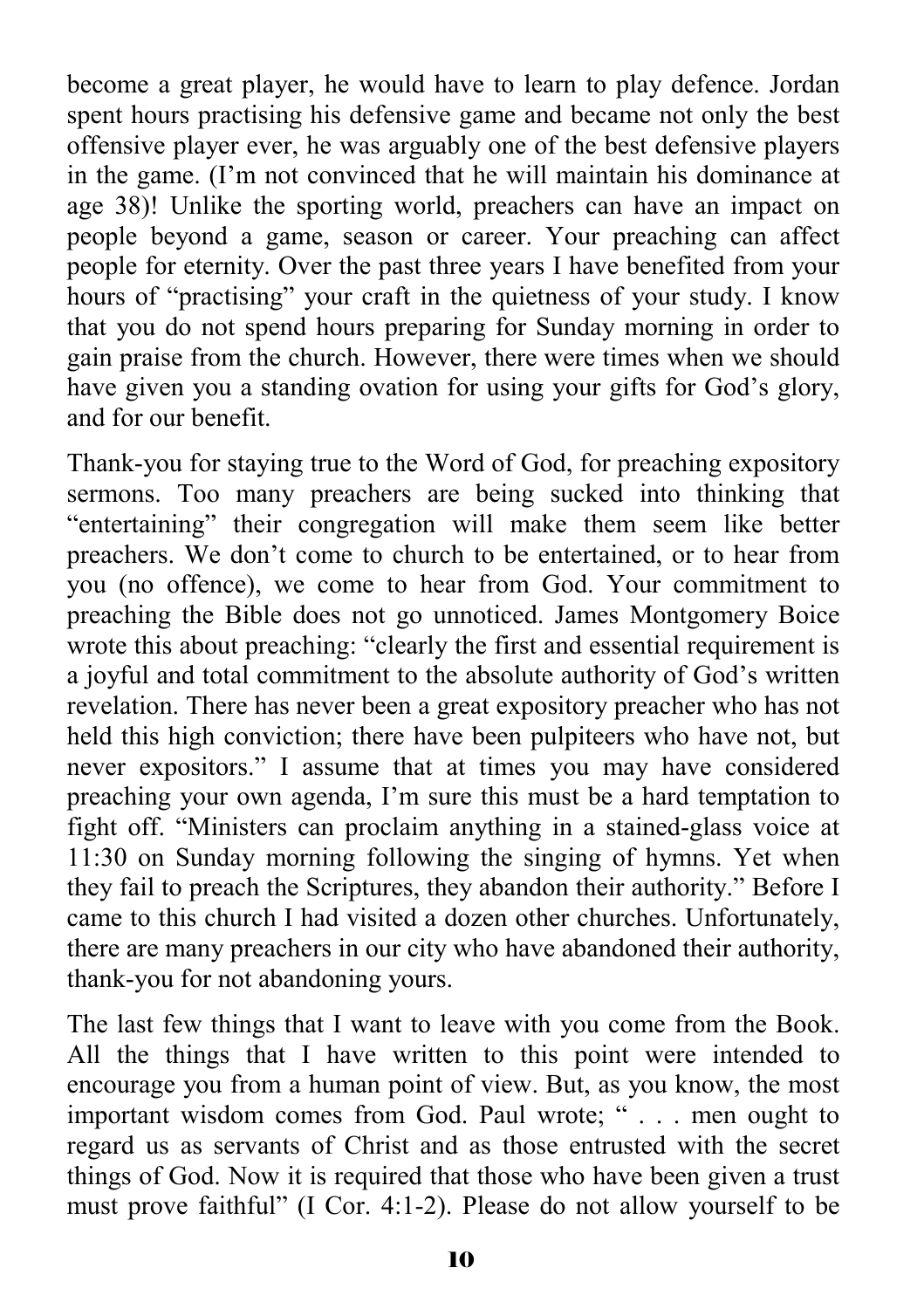by everything else that your position entails, to the detriment of preaching. "You are expected to counsel like Joyce Brothers, visit like a hospital chaplain, lead like the President of the USA, manage with the financial acumen of Merrill, Lynch, Pierce, Fenner and Smith and preach like Billy Graham. If you are the leader of a biblical church, the ministry of the Word of God is your primary task." I don't mean to tell you how to do your job, rather I encourage you to continue placing your sermon as the top priority. Recall that the early church in Acts were pressuring the apostles to re-prioritize their time by asking them to deal with the problem of food distribution. The apostles delegated responsibilities to the laymen, saying "it would not be right for us to neglect the ministry of the word of God in order to wait on tables . . . we will give our attention to prayer and the ministry of the word" (Acts 6:1-4). There is nothing more important that you could invest in this church than spending time in prayer and the Word. We may not be instantly gratified if you do this, but we will be eternally grateful!

Paul wrote to Pastor Timothy, "watch your life and doctrine closely. Persevere in them, because if you do, you will save both yourself and your hearers (I Tim. 4:16) . . . Preach the Word; be prepared in season and out of season; correct , rebuke and encourage - with great patience and careful instruction (II Tim 4:2). Pastor, whenever a life saving message needed (needs) to get out to the people, "God has always called upon a preacher."

> Very Sincerely, Joe Attender

#### MONEY MATTERS

 $-$  < 0 >  $-$ 

The East Africa appeal raised £236.20, of which £181.00 was Gift Aided so £286.88 has been sent to the Methodist Relief and Development Fund.

Home Mission Boxes produced £309.21 with Gift Aid adding £86.35, so £395.56 has been forwarded for Home Mission work.

Easter Offering envelopes produced £170.00 of which £117.00 was Gift Aided so £202.76 has been forwarded for World Mission work.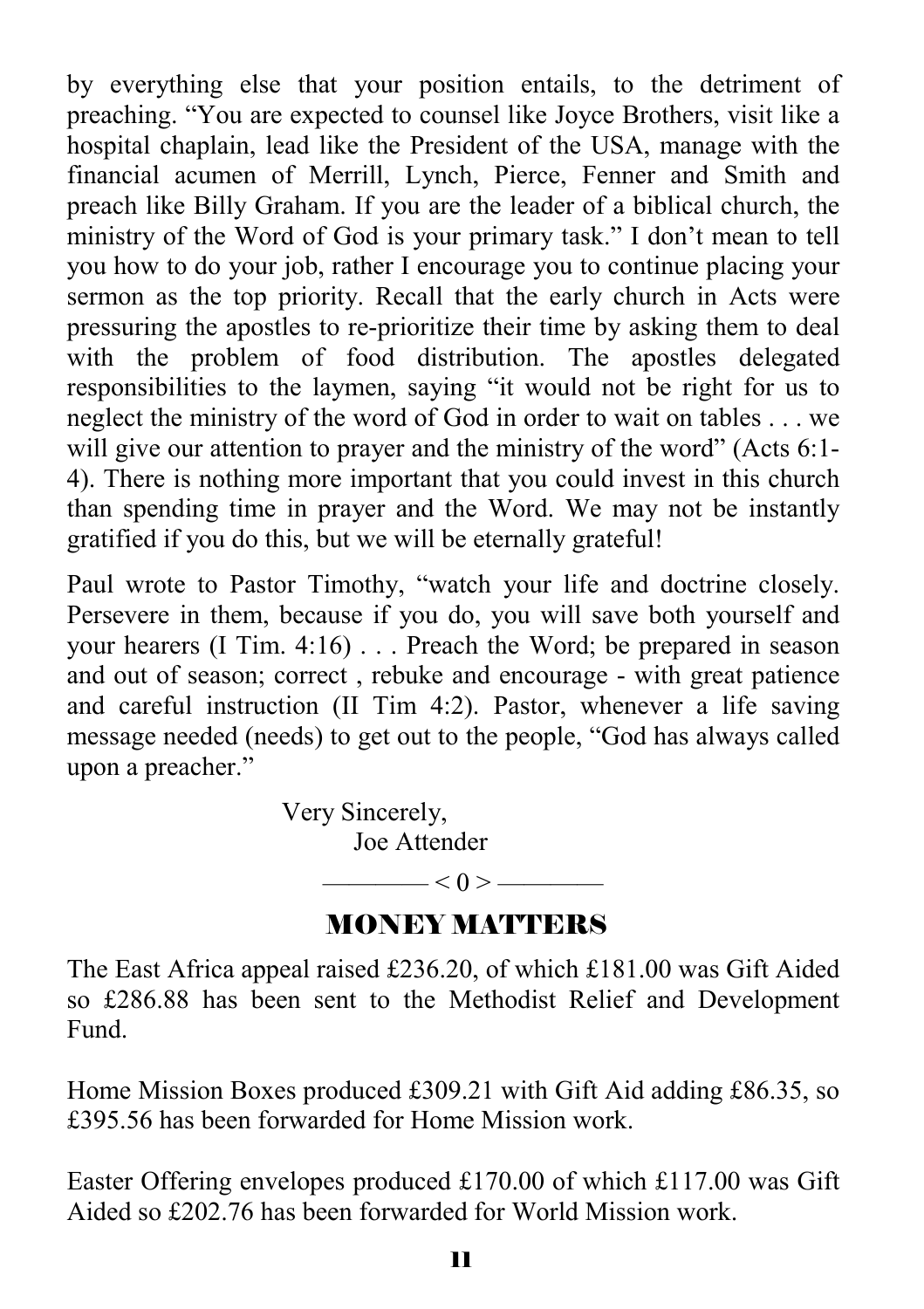#### PUZZLE CORNER

Bible themed crossword containing words from the KJV Bible

| $\overline{1}$ |    | $\overline{2}$ | 3  |    |    | $\overline{\mathbf{4}}$ | 5  |    | 6  |    | 7  | $\overline{\mathbf{8}}$ |
|----------------|----|----------------|----|----|----|-------------------------|----|----|----|----|----|-------------------------|
|                |    |                |    |    | 9  |                         |    |    |    |    |    |                         |
| 10             |    |                |    |    |    |                         |    |    | 11 |    |    |                         |
|                |    |                |    |    |    |                         |    |    |    |    |    |                         |
| 12             |    |                |    | 13 |    |                         |    |    |    |    |    |                         |
|                |    |                | 14 |    |    |                         |    |    |    |    |    |                         |
| 15             |    |                |    |    |    |                         | 16 |    |    |    | 17 |                         |
|                |    |                |    |    |    |                         |    |    |    |    |    | 18                      |
|                | 19 |                |    |    | 20 |                         | 21 |    |    |    |    |                         |
| 22             |    |                |    |    |    |                         |    |    |    |    |    |                         |
| 23             |    | 24             |    |    |    |                         |    |    |    | 25 |    |                         |
|                |    |                |    |    |    |                         |    |    | 26 |    |    |                         |
| 27             |    |                |    |    | 28 |                         |    |    |    |    |    |                         |
|                |    |                |    |    |    |                         |    |    |    |    |    |                         |
| 29             |    |                |    |    |    |                         |    | 30 |    |    |    |                         |

#### **Down**

- Skilled animal workers (8)
- Inspiring (9)
- Compass point (4)
- Intense emotion (7)
- The words of Jeremiah said not to listen to these (10)
- Jewish leader (5)
- 'He is proud, knowing nothing, but about questions and strifes of words...' (1 Tim 6:4) (6)
- Bread makers (6)
- In this year of King Nebuchadnezzar's reign, Nebuzaradan arrived in Jerusalem (10)
- Ancient city of Og, King of Bashan (9)
- Stringed instrument (8)
- Joseph, perhaps? (7)
- Tiny amount (6)
- Jesus did this with authority (6)
- Last letter of the Greek alphabet (5)
- Province of the Roman Empire (4)

#### **Across**

- An ancient weight (6)
- Seemed (8)
- New Testament book (9)
- Unit of length (5)
- '...it is a thing the king requireth' (Dan  $2:11$ ) (4)
- Contemplation (10)
- Abigail supplied David with one hundred clusters of these (7)
- A son of King David (6)
- Concurred (6)
- Light sources (7)
- Propitiations (10)
- A false god (4)
- Gather (5)
- Abimelech was hit by this (9)
- Instructors (8)
- Hastily (6)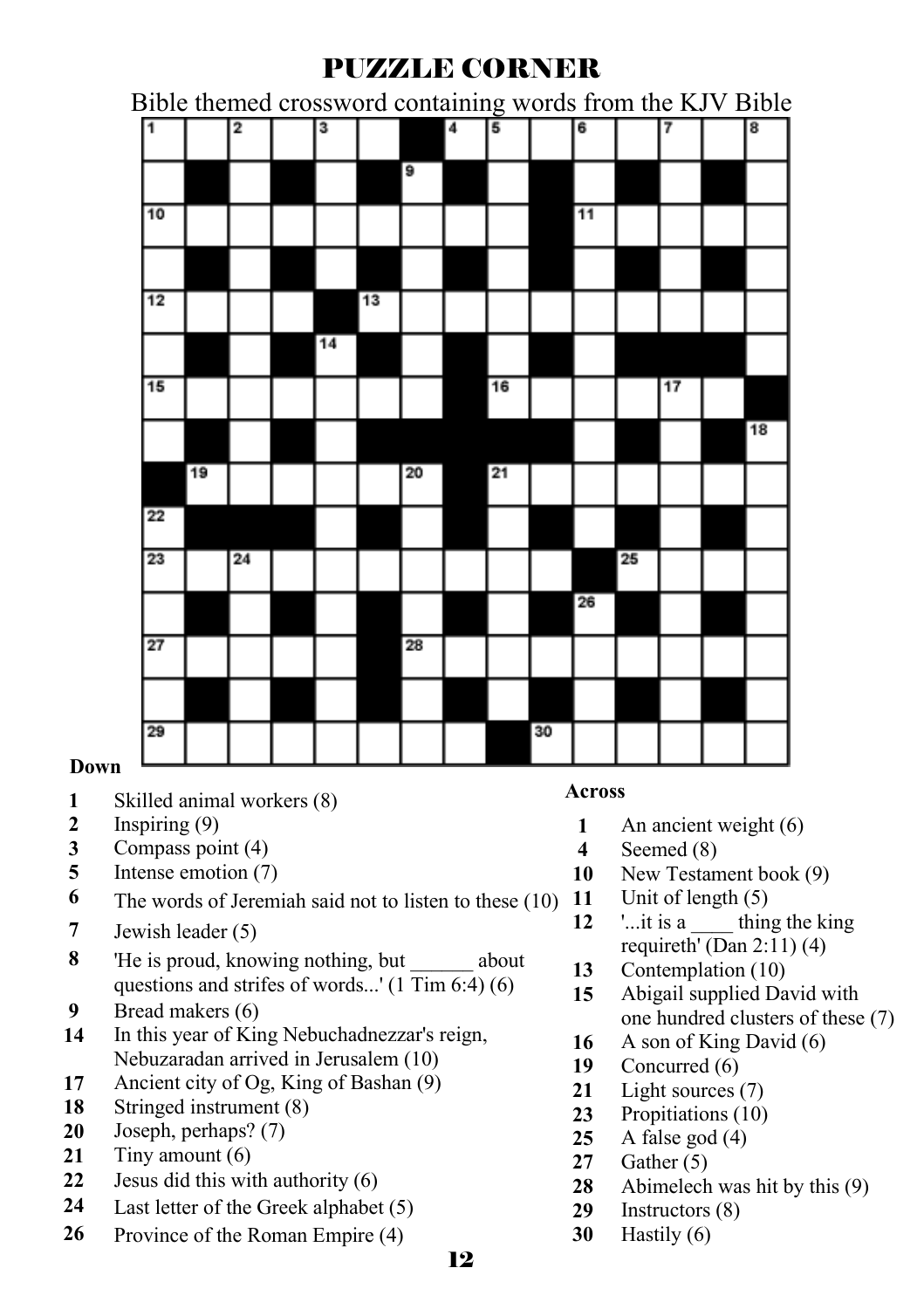#### A LETTER TO GOD

*This first appeared in the Morden Parish News and was written by a lady after she was diagnosed as having a serious form of cancer* 

Dear God.

How are things with you today?

I'm not feeling so well after having had my first session of chemotherapy yesterday. My body doesn't really know what hit it - talk about a chemical cocktail. I now know I have to look forward to a strict routine of tablets, daily injections, weekly intravenous drips in hospital with radiotherapy and surgery following in the nest few months. But then you knew all this before it was diagnosed. You could have given me a clue as to what was going to happen so that I could have been prepared, but then perhaps you like the element of surprise!

Despite this I have never asked 'why me?' It's more of a 'why not me?' I am certain that you have a purpose for me to have to endure this difficult time in my life. I also know you have so much more work for me to do in your name and that I will come out of this a totally different person. I am beginning already to learn that it is OK to feel vulnerable; having always been the strong one, bearing everyone else's burdens, it's quite hard for me to admit vulnerability and that it's OK to break down and cry occasionally. I'm also finding it hard to accept so much love, kindness and compassion from so many people; I am far more comfortable being a giver rather than a receiver.

I need to thank you for giving me such wonderful friends and support - if I named them all it would already sound like a speech at the Oscars. But I have to mention X, whose daily prayers and almost daily contact via text, phone or email has been invaluable. And also my best friend Y who comes to all my doctors' appointments to be my 'second set of ears' to make sure I don't miss anything and who knows as much about my body functions as I do!

I can't actually thank you yet for my cancer. I'll let you know when it's all over how I feel about the experience, but thank you for giving me the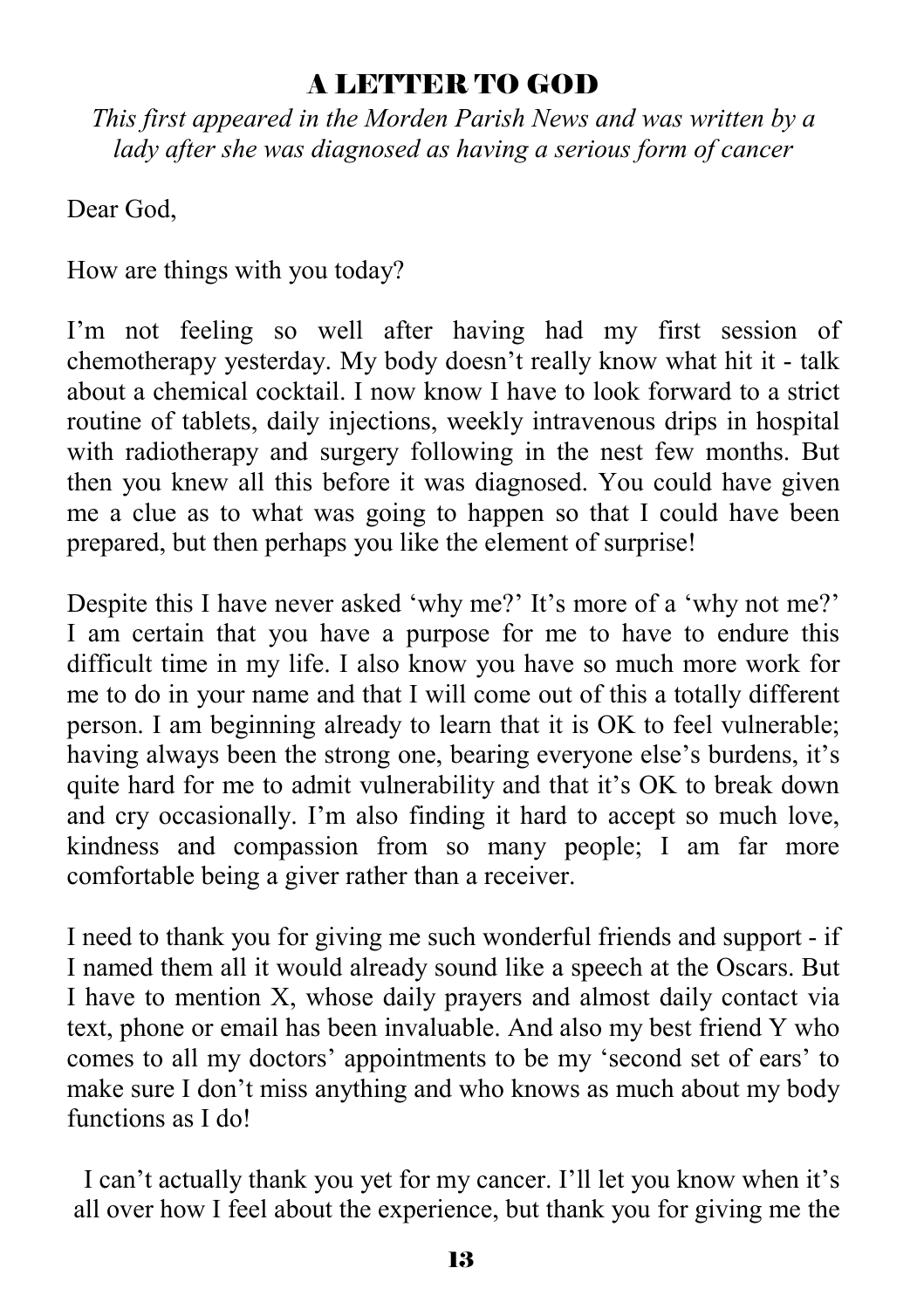strength at least to cope at the moment . I love you Lord.

PS I'm still very angry with you for dumping this on me after what I went through last year. I really don't deserve it quite so soon - you could have given me a bit of a breathing space. But I haven't got the energy to tackle you on this issue today …. That will have to wait for another day!

#### PPS Will write again soon

*This was read and used in the Men's Supper Club Service on 4th April. Sincere thanks to those who came and supported us that evening. We raised £150 which was shared between St Raphael's Hospice and Wheels for the World.* 

*Bill Cox* 

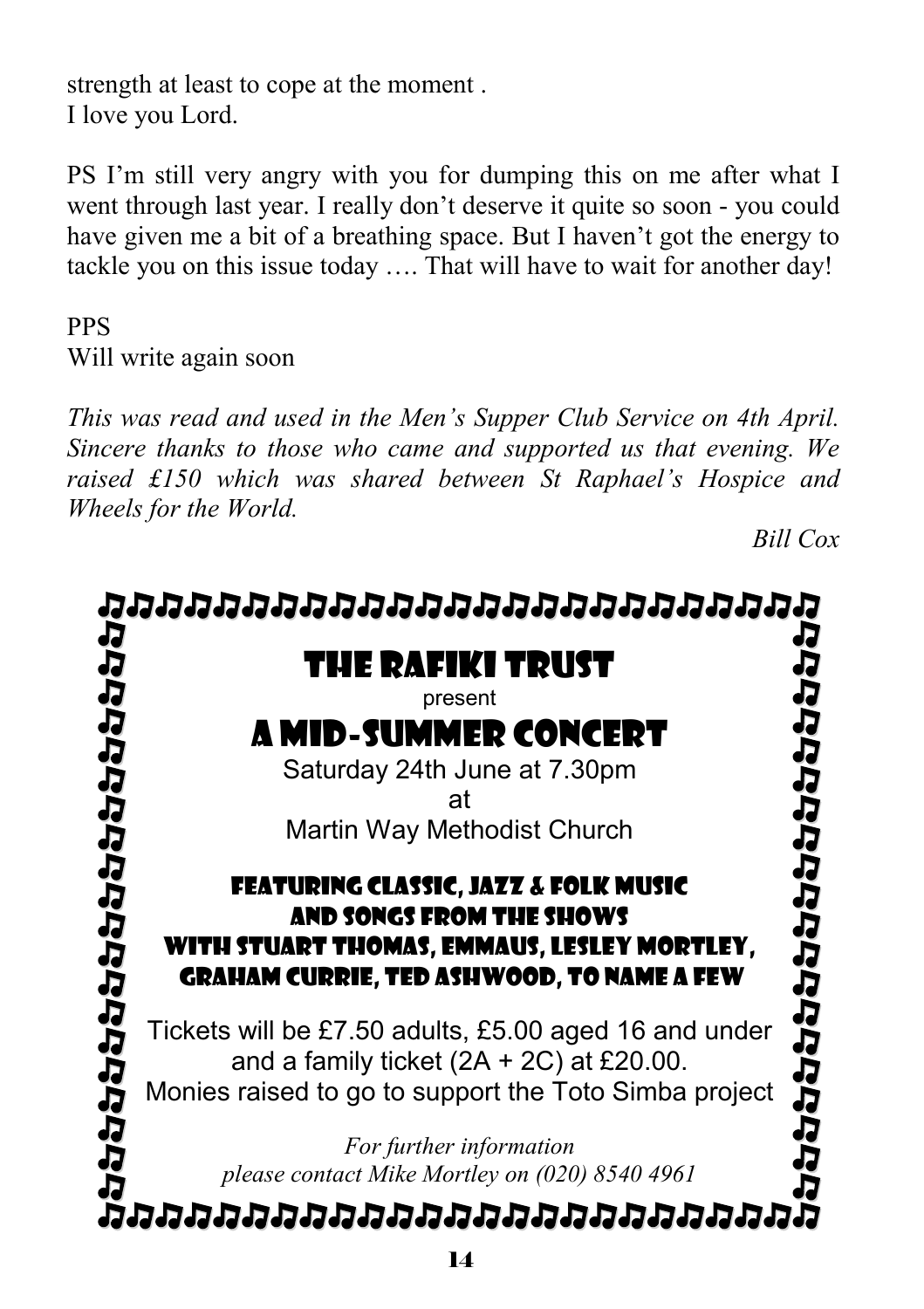#### CHURCHES TOGETHER IN MERTON PARK

Churches Together in Merton Park (CTMP) continue to meet 6 times a year. The meetings are usually well attended with all 5 churches represented. At our last meeting in May there was a general feeling that we should be raising our awareness of our planned activities for the year ahead;

- **Lent groups.** Attendance was down this year due to many Churches having their own courses i.e. Alpha, Purpose Driven Life and meditative studies relating to Lent. It was decided that it would be sensible not to hold future Lent courses but to concentrate on doing more events in the Week of Prayer for Christian Unity.
- **Week of prayer for Christian Unity**. The next annual Church Unity Service will be held in St Mary the Virgin on the  $3<sup>rd</sup>$ Sunday in January during which members of the CTMP group will be commissioned. Suggestions were made to include a Service in each of the Churches during that week.
- **Pentecost Service**. There were positive feedback on last year's Pentecost Service and will be held again this year on 4<sup>th</sup> June in John Innes Park. It was agreed that those attending would be invited to bring a picnic to share afterwards. This event could be enhanced in the future to include some social mixing afterwards.
- **Social events**. Other events possibly involving young people will be considered in the coming year.
- **Christmas leaflets**. The CTMP group would welcome any comments on the Christmas leaflet and possible suggestions about its continuation. It was noted that Christian Care had contacts and helpers as a result of the leaflet.
- **More Representatives**? Although meetings are well attended it would be good to have another person to represent Martin Way. Please speak to Derek Heaton or Gwen Wildman if you would like to attend these meetings before deciding.

#### **The next meeting will be on Thursday 6th July, to find out more please speak to either Derek or Gwen**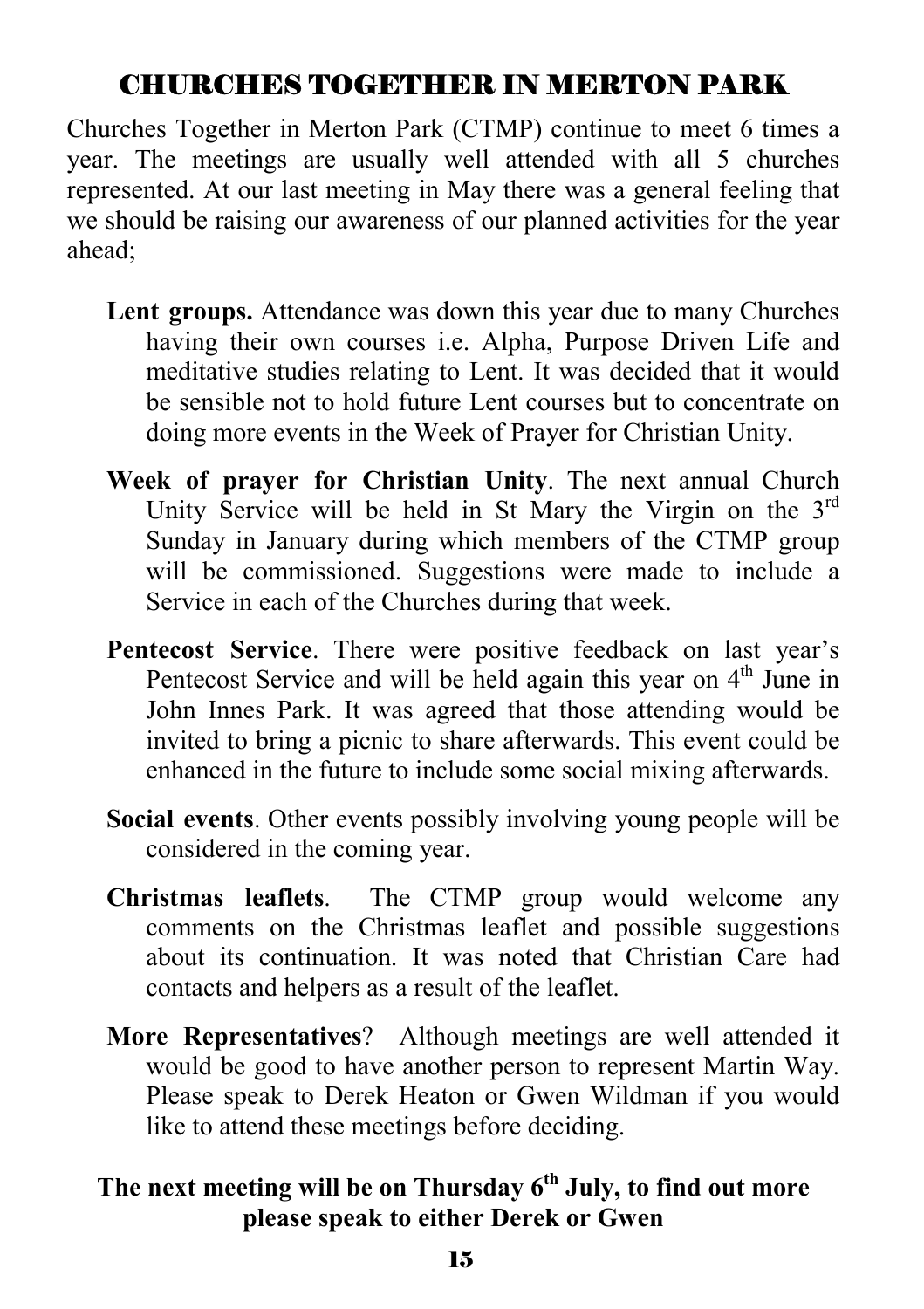

## FAIRTRADE RECIPES Two short recipes for you this month

## Fairtrade Tea Jelly

*This is delicious with cheese, cold meats or spread on hot, buttered crumpets or toast.* 

1 litre/2 pints water steeped in Fairtrade tea (use about 4 tea bags) 6-8 cups of Fairtrade sugar  $\frac{1}{2}$  cup apple pectin Juice of 1½ Fairtrade lemons

- Bring tea to the boil.
- Add the sugar, pectin, and lemon juice.
- Bring back to the boil and continue cooking for four minutes.



**Place in jars, cover with a piece of plastic wrap and allow to cool.**



 $\left| \alpha \right| < 0 \right. > \frac{1}{\sqrt{2\pi}}$ 

## Fairtrade Banana Smoothie

*Serves one* 

1 large or two small Fairtrade bananas 200ml ice cold milk (skimmed if you prefer) 1 tablespoon rolled oats (porridge oats) 2 ice cubes

**Place all the ingredients in a blender and whizz for approximately one minute until smooth. Pour into a tall glass and enjoy.**

> *"Strange to see how a good dinner and feasting reconciles everybody."*

 $\angle 0$  >  $\equiv$ 

*Samuel Pepys*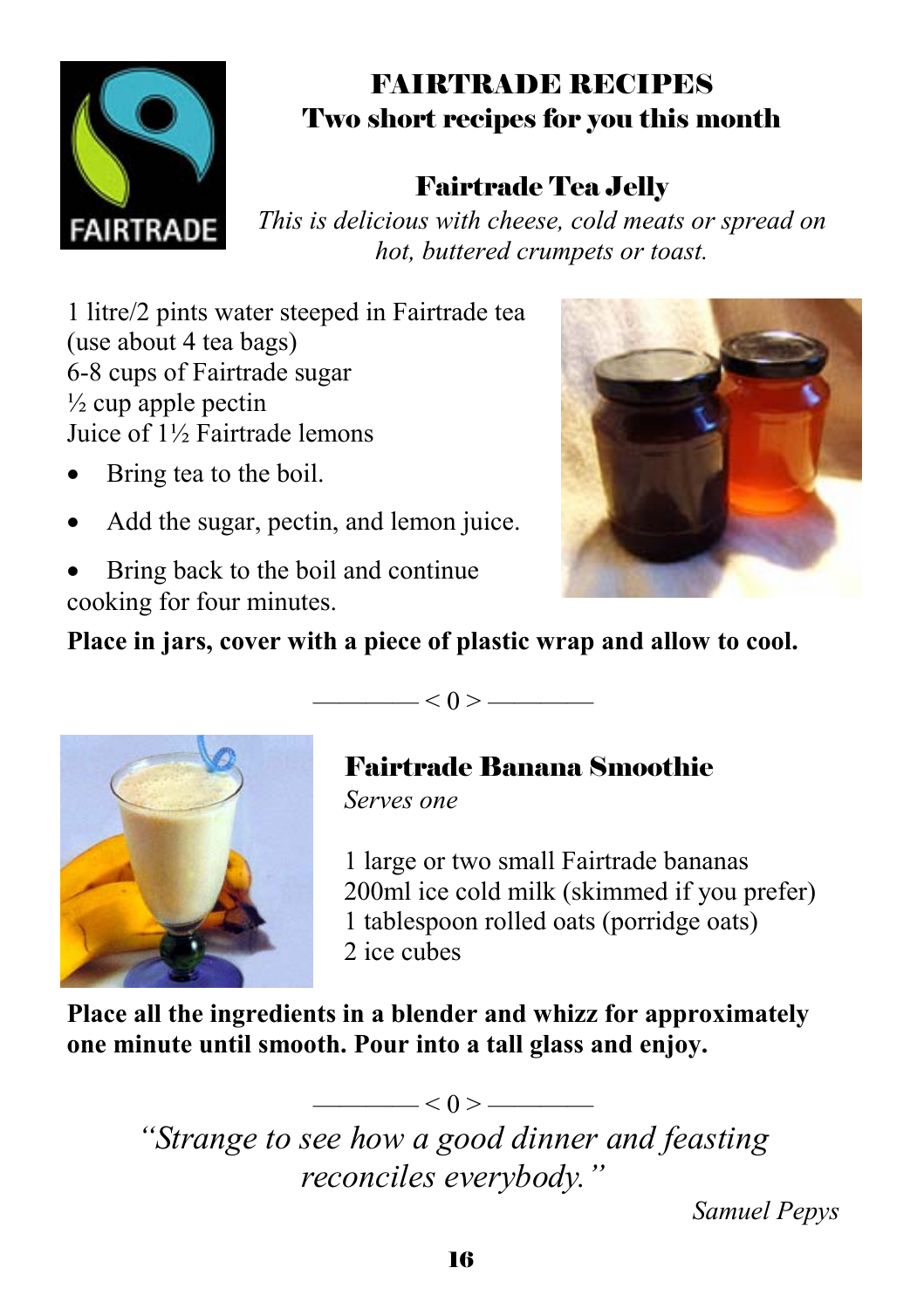# **From a Kenyan point of view English THE CRAZIEST LANGUAGE?**

Begin with a box. Yes, its plural is boxes; But more than one ox would be oxen, not oxes.

You may see a lone mouse or find twenty mice; But to pluralize house, we say houses not hice.

The one foul's a goose, but in groups, they are geese. Yet the plural of moose turns out not to be meese.

We know that the plural of man is some men, so why shouldn't more than one pan become pen?

If I spoke of my foot then I showed you my feet, And I gave you the boot, would a pair be called beet?

And more than one brother's referred to as brethren. But though we may say mother, we never say methren.

Then one may be that and two might be those, Yet hat in the plural would never be hose.

The masculine pronouns are he, his and him, But imagine the feminine – she, shis and shim!

So, English, I fancy you all will agree, Is the craziest language you ever did see!

*The Trefoil Guild* - *February 2006 John Nyota*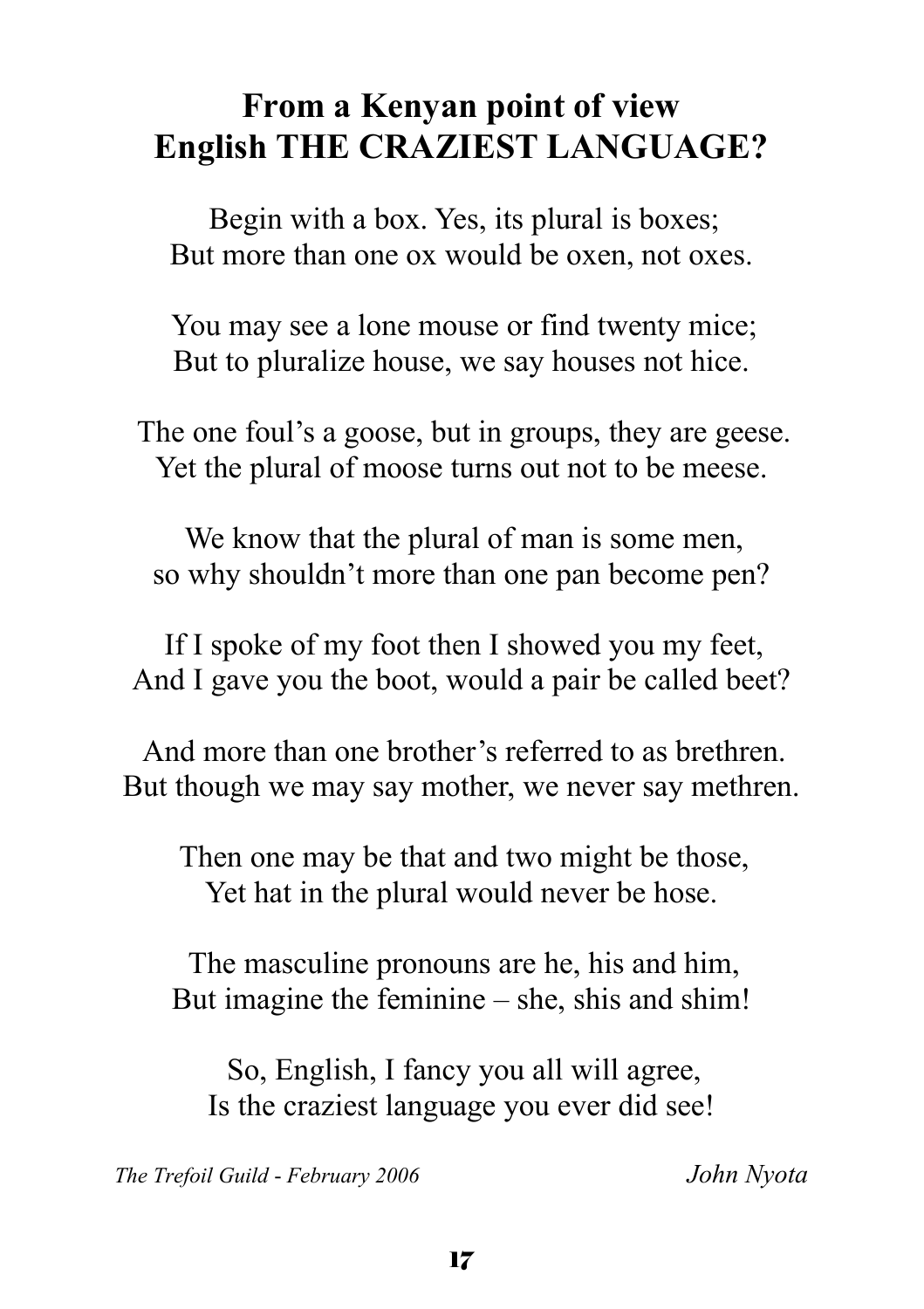# CHURCH DIARY FOR JUNE

| Fri      | 2              | $12.30 \text{ pm}$ | Luncheon Club                                                |
|----------|----------------|--------------------|--------------------------------------------------------------|
| Sun      | $\overline{4}$ | 10.30 am           | All Age Worship led by Miss Jo Wells                         |
|          |                | $2.30 \text{ pm}$  | "Fresh Expressions" Circuit Workshop                         |
| Mon      | 5              | 2.45 pm            | Fellowship                                                   |
| Tue      | 6              | $10-12$ noon       | Coffee and Chat                                              |
|          |                | $8.00 \text{ pm}$  | Time for Prayer                                              |
| Sun $11$ |                | 10.30 am           | Communion Service led by Rev Stuart Thomas                   |
| Mon 12   |                | 2.45 pm            | Fellowship - Valerie and Graham Currie                       |
| Tue 13   |                | $10-12$ noon       | Coffee and Chat                                              |
|          |                | $8.00 \text{ pm}$  | Time for Prayer                                              |
| Weds14   |                | 7.45 pm            | Midways Group $-A$ Safari through Morocco -<br>Geoffrey Moir |
| Fri      | 16             | $12.30 \text{ pm}$ | Luncheon Club                                                |
| Sun      | 18             | 10.30 am           | Praise Service led by Bob & Janet Hamblin                    |
| Mon 19   |                | $2.45$ pm          | Fellowship                                                   |
|          |                | Tue 20 10-12 noon  | Coffee and Chat                                              |
|          |                | 7.30 pm            | Men's Supper Club - Anecdotes and Arias -<br>Derek Little    |
| Sat      | 24             | $7.30 \text{ pm}$  | Rafiki Trust Mid-Summer Concert                              |
| Sun $25$ |                | 10.30 am           | Morning Service led by Bill Cox                              |
| Mon $26$ |                | 3.45 pm            | Fellowship                                                   |
|          |                | Tue 27 10-12 noon  | Coffee and Chat                                              |
|          |                | $8.00 \text{ pm}$  | Time for Prayer                                              |
| Weds28   |                | 10.30 am           | Morning Communion                                            |
|          |                | 7.45 pm            | Midways Group - Fish & Chip Supper                           |
| Fri      | 30             | 12.30 pm           | Luncheon Club                                                |

*Please refer to the Website (www.martinway.org.uk) or Weekly Notice Sheet for any additional information*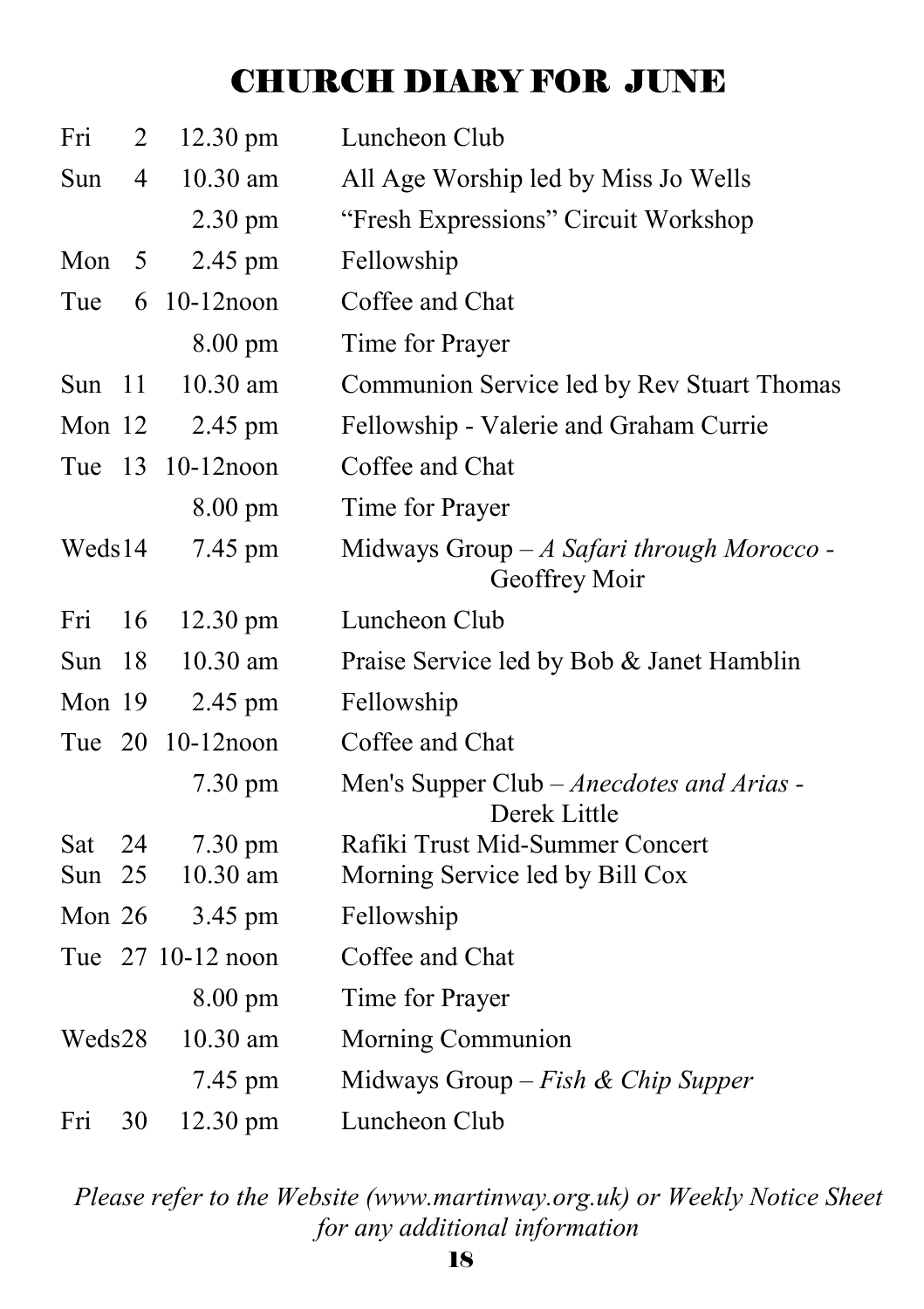We wish all of those why celebrate a birthday this month a very



*Happy Birthday* 

and especially to: **Simon Ward on 3rd June** 

AAAAAAAAAAAAAAAAAAAAAAAAA

## **Sunday 4th June 2006. - 2.30pm to 5.30pm at Martin Way Methodist Church**

Wimbledon Methodist Church will be hosting a Circuit Event introducing:-

# **'Fresh Expressions' A new initiative for changing times**

 'Fresh Expressions' is a new national initiative of the Archbishops of Canterbury and York supported by the Methodist Council. The aim is to resource and encourage this major movement of mission and change across the churches.

The event will be chaired by Rev. Barrie Tabraham.

Andy Frost of Share Jesus International will present an introduction to 'Fresh Expression' which will be followed by question time/workshops.

 There will be tea and coffee and the afternoon will conclude with a short time of worship

 *A warm welcome is extended to everyone in the circuit to the introduction of this new and exciting initiative.* 

**\*\*\*\*\*\*\*\*\***